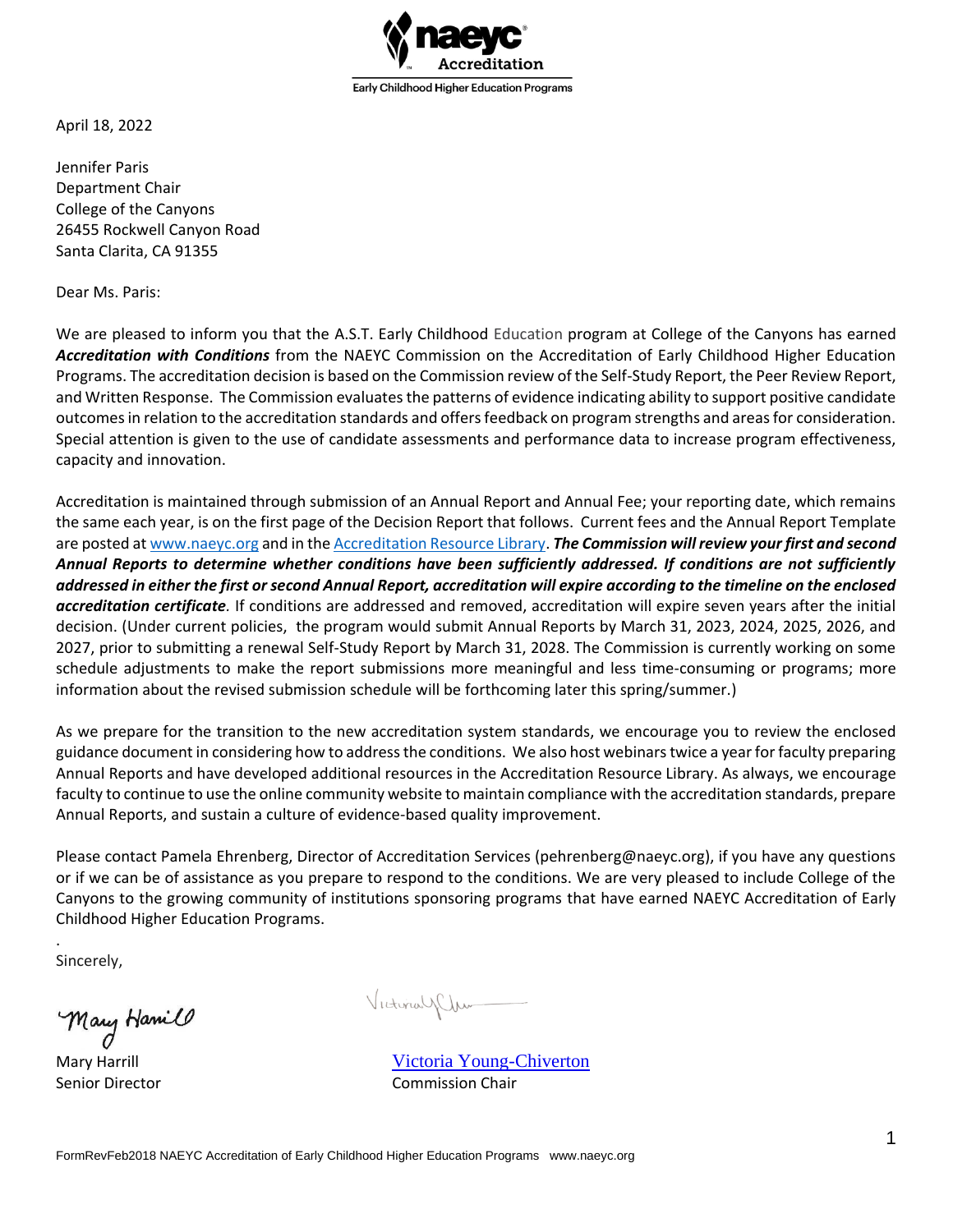*This report presents the decision of the NAEYC Commission on the Accreditation of Early Childhood Higher Education Programs.*

| <b>Institution Name:</b> | College of the Canyons                   | <b>State:</b> California |
|--------------------------|------------------------------------------|--------------------------|
| Dates of Site Visit:     | October 24-27, 2021                      |                          |
| Degree program(s):       | A.S.T. Early Childhood Education program |                          |
| Date of Decision:        | <b>March 2022</b>                        |                          |
|                          |                                          |                          |

### **Decision: Accreditation with Conditions**

### *Conditions:*

- 1. Revise or create new Key Assessments 1-6 to ensure instructions and rubrics meet the cognitive demands (knowledge/understanding components) and skill requirements (application/engagement components) congruent with Standards 2-6.
- 2. Revise rubrics to measure and describe performance expectations related to Standards 1-6 (a) to assure the rubrics clearly define and distinguish candidate expectations between levels of candidate performance and (b) to assure that the proficient/met ratings are in alignment with the expectations of meeting Standards 1-6.
- *3.* Revise the Data Reporting and Analysis sections of the Self-Study Report to provide evidence that the program's analysis of data results in meaningful and substantive program changes designed to improve candidate proficiency in the standards.
- 4. Provide evidence that Key Assessments 1-6 are required of candidates who transfer credits or who have received credit for prior work experiences.
- 5. Provide evidence that the program's candidates are required to (a) observe and practice in at least two of the three early childhood **age groups** and (b) observe and practice in at least two of the four early childhood **settings**.

**Rationale for Findings:** For conditions related to key assessment alignment to the standards and/or rubric quality, the Commission has included examples of the concerns that led to the condition(s), but the program should review all relevant key assessments to consider revisions that would address the condition. In addition, when submitting its first response to conditions, the Commission encourages the program to submit revisions for all key assessments that are cited in the conditions so that the program can receive comprehensive feedback from the Commission. Finally, in an effort to provide more clarity to programs, the Commission revised some of the language of typical condition statements to better distinguish between issues related to alignment to the standards.

The NAEYC Commission on the Accreditation of Early Childhood Higher Education Programs finds that this program substantially meets expectations regarding alignment of learning opportunities with all standards. However, revisions are needed to address the conditions cited above. The Commission offers the following rationale for the condition(s):

**Condition #1 was cited because** the key assessments need to better align with each of the key elements, paying particular attention to meeting the cognitive demands and skill requirements congruent with Standards 2-6. For example: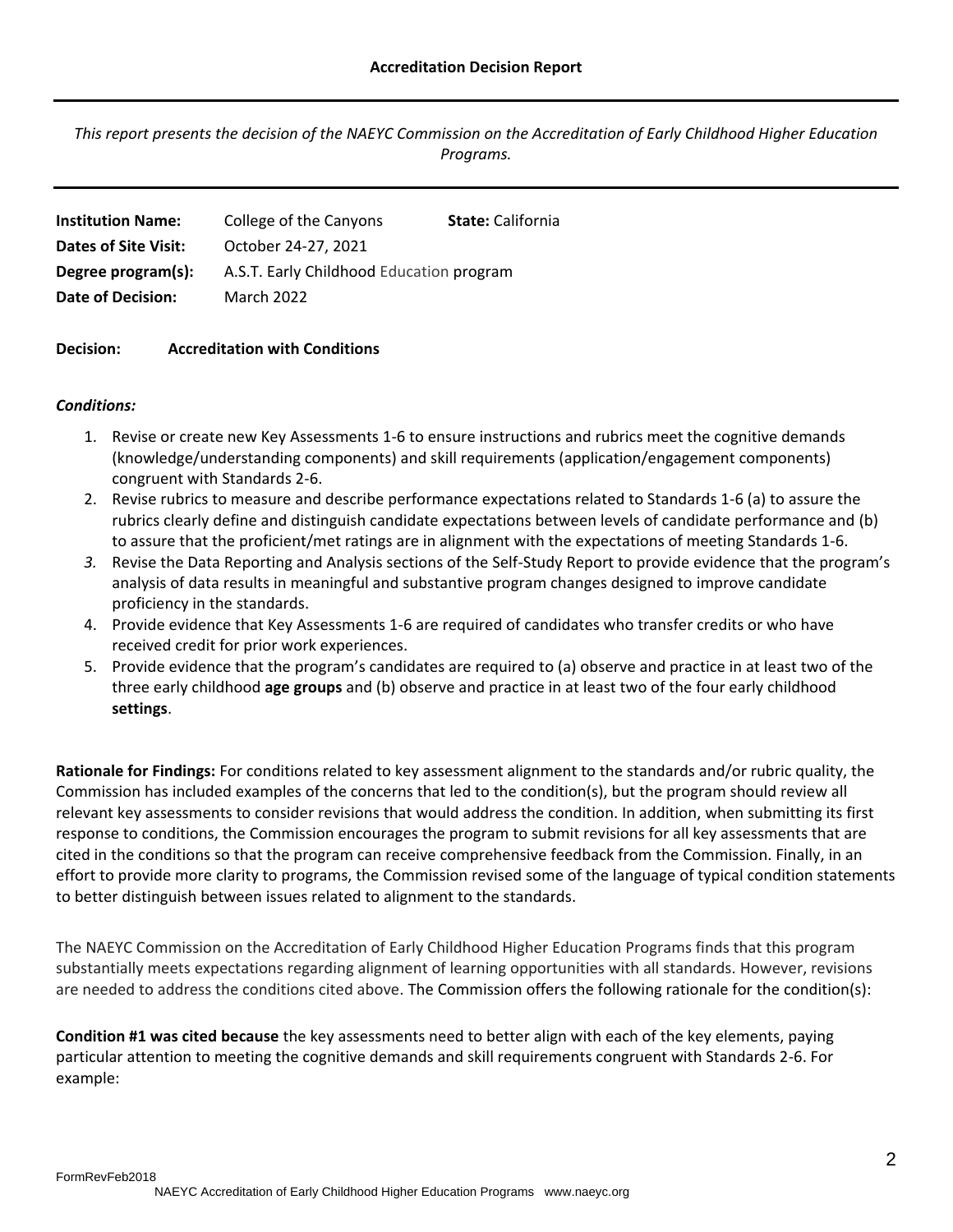- Standard 2: Key Elements 2b and 2c The key assessments do not measure the depth and breadth of the criteria by requiring candidates to **demonstrate** or **apply** their skills/knowledge.
- Standard 3: Key Elements 3b The key assessments instruct students to reflect on uses of observation, but Key Element 3b requires candidates to **use** assessment.
- Standard 4: Key Elements 4b, 4c and 4d The key assessments required candidates to be reflective in their assignment but not **apply** the skills to demonstrate their ability to use a large repertoire of skills. For example, the instructions in Key Assessment 4 direct students to "Discuss the activity and plan with your supervising teacher and modify as needed" (p. 102). The key assessment notes that this is aligned with both Key Element 4a and 4c but does not require the candidate to demonstrate the focus of either of the key elements.
- Standard 5: Key Elements 5a and 5b In Key Assessment 6, the rubric does not cover depth and breadth of Key Element 5a; it is only focused on resources rather than an **understanding** of the content knowledge. In addition, the rubric does not cover the depth and breadth of 5b, as candidates are not asked to **use** concepts or inquiry tools. The directions for Key Assessment 6 include components for Key Elements 5a, 5b, and 5c. Portions of the directions ask candidates to reflect on information (Self-Study Report, p. 117 (5a), p. 119 (5a & 5c), while other portions are unclear as to how candidates will demonstrate actual skills, (Self-Study Report, p. 117 (5b). The directions for this assignment did not include all the components needed to understand how candidates are actually **demonstrating** and **applying** the skills.
- Standard 6: Key Elements 6c, 6d and 6e Within Key Assessment 6, the instructions state the assessment is addressing Key Elements 6a-6e. Candidates reflect on the information or write the information down, but the assessment does not state how the candidates will be engaged in the key element expectations such as using technology, engaging in informed advocacy, etc. (Self-Study Report, pp. 117 & 119).

**For Condition #1 to be removed by the second Annual Report, the program must** revise key assessments to be aligned with Standards 2-6, meeting the cognitive demands and skill requirements congruent with Standards 2-6.

**Condition #2 was cited because** the rubrics do not clearly define and distinguish between candidate performance between the Proficient/met and emerging/beginning levels. In some cases, the language is too similar to make a distinction. In other cases, the scoring may look more like a checklist, without adequate description of what is meant at the different performance levels. For example,

- Key Assessment 1- The rubric does not clearly differentiate the difference between the quality of knowledge demonstrated by candidates who meet the standards and candidates who do not.
- Key Element 1a-proficient states "summaries relate to all domains but could have been more elaborately described" and emerging states "summaries relate to all domains …with some minor overlap."
- For Key Assessments 3, 4 and 5 the rubrics serve more as a checklist, without adequate description. Additionally, primarily quantitative descriptors are used.

In addition, the condition was cited because the requirements for Proficient/met are not at a level expected by the standard. For example,

- Key Assessment 2-The proficient column for 1b only requires candidates to address some, not all, of the influences and the emerging category requires partial knowledge.
- For Key Assessment 6, the proficient column requires accurate but not yet thorough summaries of goals.

For Condition #2 to be removed by the second Annual Report, the program must assure the rubrics clearly define and distinguish candidate expectations between levels of candidate performances and align with the expectations of meeting Standards 1-6.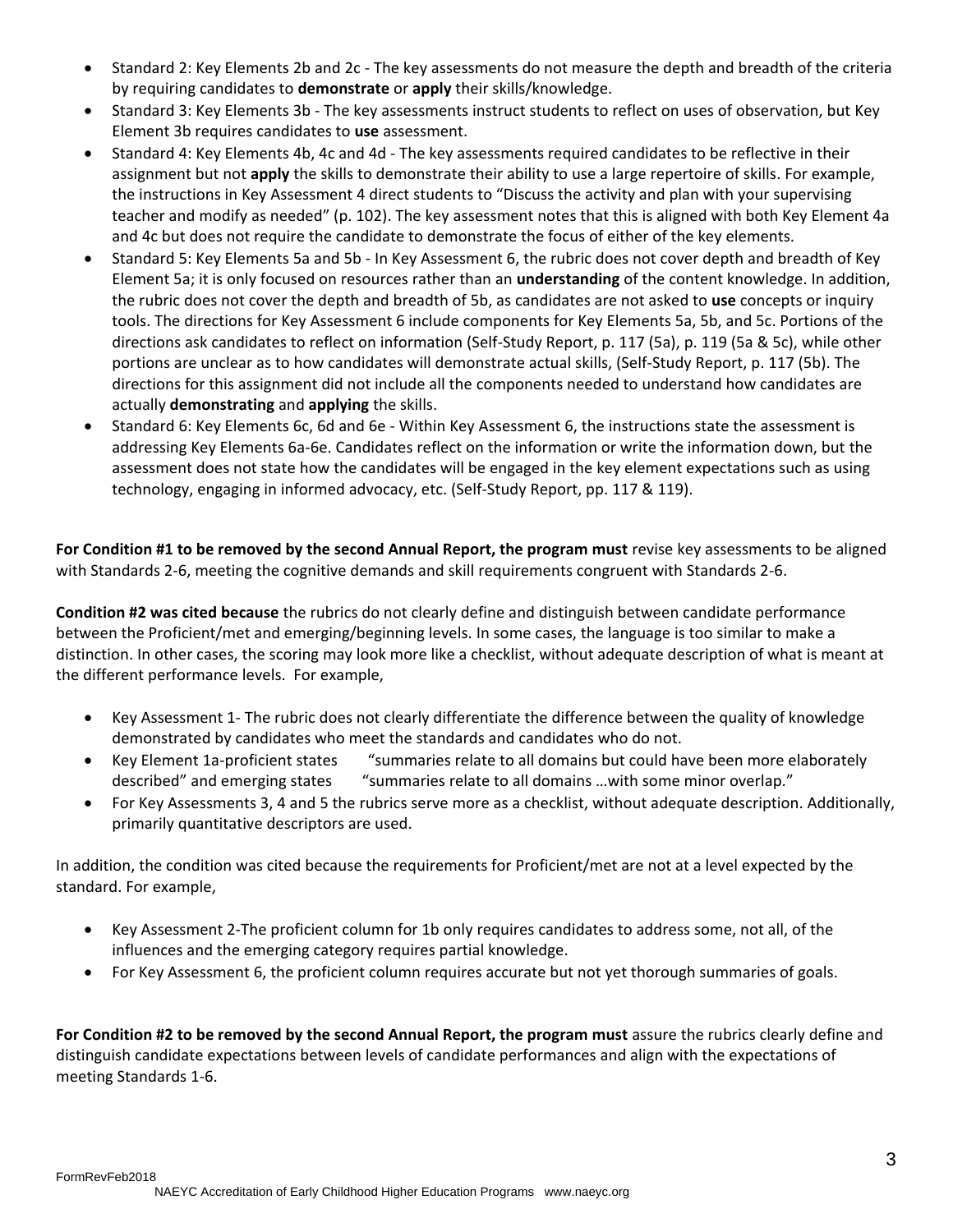**Condition #3 was cited because** the program stated that when they reviewed the data after the first application, they decided to forgo any significant modifications to most of the assessments until they had more experience with the assessments and then the disruption of COVID-19 has impacted that work (Self-Study Report, pp. 132, 136, 140, 145, 148, and 153).

**For Condition #3 to be removed by the second Annual Report, the program must** revise the Data Reporting and Analysis sections to provide evidence that the program's analysis of data results in program changes that will improve candidate proficiency in relation to Standards 1-6. The Commission notes that Condition #4 may be effectively addressed through a more formally developed process that is shared as evidence; e.g., an annual faculty retreat where data are reviewed, strategies to address candidate proficiency are designed, and an implementation plan is put into place. Meaningful and substantive changes in relation to the standards could include changes to curriculum, changes to field experiences, program delivery mode, sequencing of courses/field experiences, academic support provided to candidates, professional development offered/required of faculty, among other things.

**Condition #4 was cited because** the program does not have a process to ensure that all students in the dual enrollment program and those who have taken courses at other institutions complete all key assessments (Self-Study Report, pp. 64, 78, 89, 101, 107, and 115).

**For Condition #4 to be removed by the second Annual Report, the program must** provide evidence that all candidates take all key assessments or, if there are institutional/system-wide policies or context that prevent this, the program must describe those and describe how candidates demonstrate proficiency in the standards covered in Key Assessment 1. See p. 17 in the [Accreditation Handbook](https://www.naeyc.org/sites/default/files/globally-shared/downloads/PDFs/accreditation/higher-ed/2021_naeyc_higher_ed_accreditation_handbook.pdf) for more information regarding key assessment expectations.

**Condition #5 was cited because** while the program offers opportunities for candidates to observe and practice with young children across various age bands and in various settings, the program does not have a system in place to ensure that every candidate observes and practices with at least two of the three age groups (i.e., birth to age 3, 3-5, 5-8) and in at least two of the four settings (i.e., child care centers, child care homes, Head Start or equivalent programs, and early school grades) as described in Key Elements 7a and 7b (Peer Review Report, pp.59-60). In addition, for students that transfer into courses that hold field experiences, the program does not have a system in place to ensure that by the time they graduate they have met the expectations of Key Elements 7a and 7b.

**In order for Condition #5 to be removed by the second Annual Report, the program must** provide evidence that candidates are required to (a) observe and practice in at least two of the three early childhood **age groups** and (b) observe and practice in at least two of the four early childhood **settings**. This might be done through developing a tracking system that allows programs to document candidate completion of field experiences so that candidates can be guided to engage in the necessary field experiences to meet the expectations of Standard 7.

# **Annual Reporting Date: March**

**First Report Due: March 31, 2023**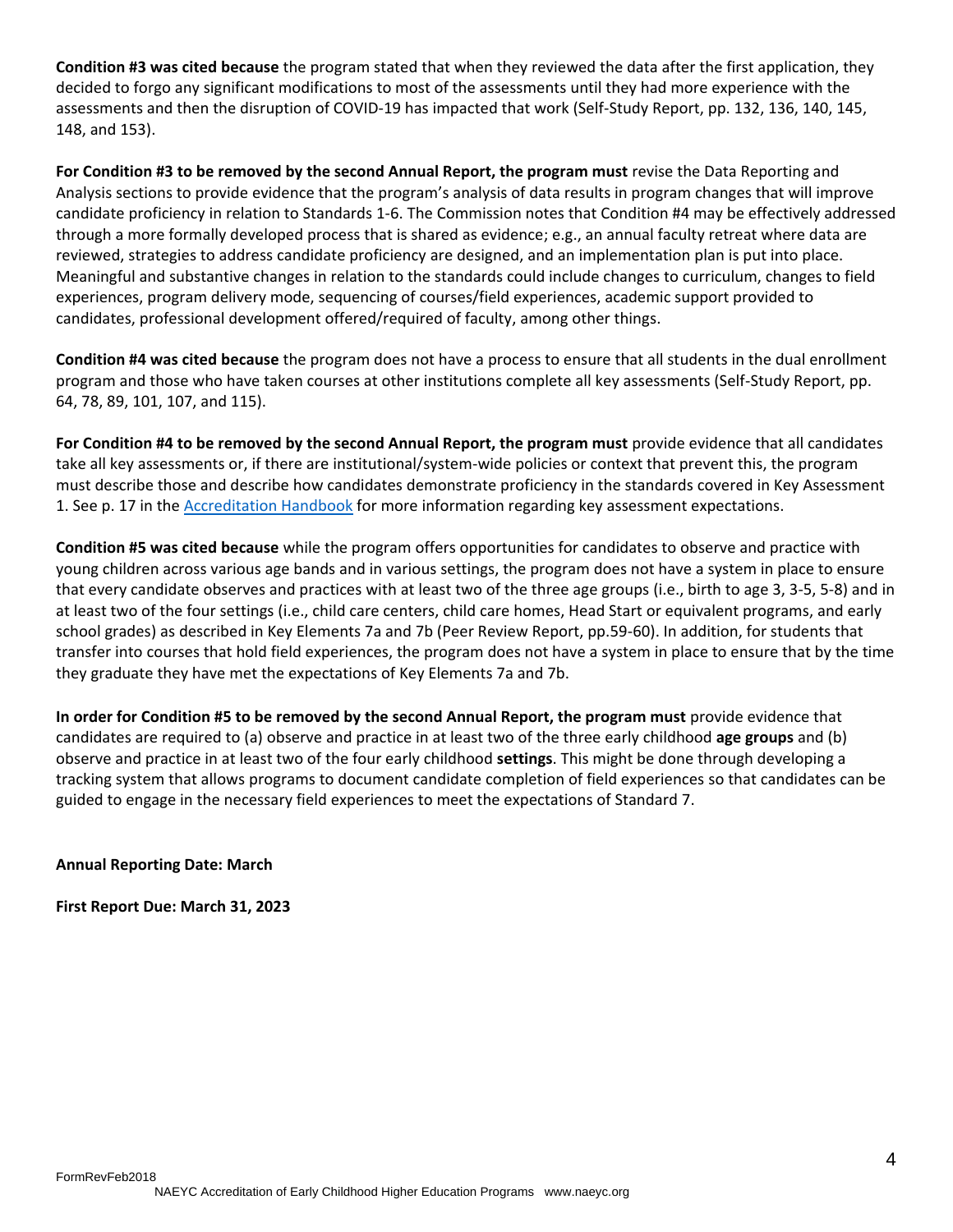# **Accreditation Decision Report: The Accreditation Standards**

*Nationally accredited programs must substantially meet the Accreditation Standards through evidence provided in the Self-Study Report and Peer Review Team site visit. The accreditation decision is based on evidence that the program meets the Accreditation Standards through four indicators: documented learning opportunities, key assessments, data on candidate performance on key assessments, and use of that data to improve the program in relation to the accreditation standards. (NAEYC Early Childhood Higher Education Accreditation Handbook, p. 37, 60).* 

### **Program Strengths in relation to Accreditation Standards:**

- 1. The program provides candidates with a wide variety of strong learning opportunities that are aligned with Standards 1, 2, 3, 4, and 6.
- 2. The program ensures that candidates have access to high-quality materials and Open Educational Resources to support student learning across all of the standards and core courses in the program.
- 3. The program demonstrated the value of the lab site for field experiences by giving up the adult learning classrooms to ensure all children were accommodated after a fire destroyed the previous lab site.

### **Areas for Program Improvement in relation to Accreditation Standards:**

- 1. Instructions could be strengthened with more details. For example, in Key Assessment 1 it is unclear whether the student is observing one child and reflecting on the notes over a period of time throughout the course. In Key Assessment 2 (Creating a Case Study), it is unclear whether the assignment is a case study or an interview or a combination of both. Is the family interview conducted virtually? There are some parts of the assignment that are unclear whether the information gained from the family is guiding the reflection. In Key Assessment 4 the instructions do not provide clear information about what candidates are required to do to demonstrate competence.
- 2. The program is encouraged to eliminate clustering of key elements in candidate instructions for Key Elements 4b and 6a in Key Assessment 5 (Self-Study Report, pp. 109-110), so that each part of the instructions identifies/labels only one key element.
- 3. The program is encouraged to review its key assessments to ensure there is consistency between the instructions and rubrics. For example, Key Assessment 3 is missing Key Elements 6d and 6e within the instructions, but the key elements are addressed within the rubric, and in Key Assessment 4, Key Element 4b is identified within the rubric, but not within the assignment instructions.
- 4. The Commission identified some areas in the key assessments where alignment to the concepts in the relevant key elements (as identified by the program) could be strengthened. For example, the instructions of Key Assessment 4 are not aligned with 5a. Candidates are only instructed to document the learning they observe in a classroom. In addition, Key Elements 2b and 2c are not clearly aligned in their designated key assessments.
- 5. The program's data tables can be strengthened with minor revisions. The data tables do not clearly identify the data disaggregated by key elements as they are presented. There is some confusion in easily identifying where the key element data is shown.